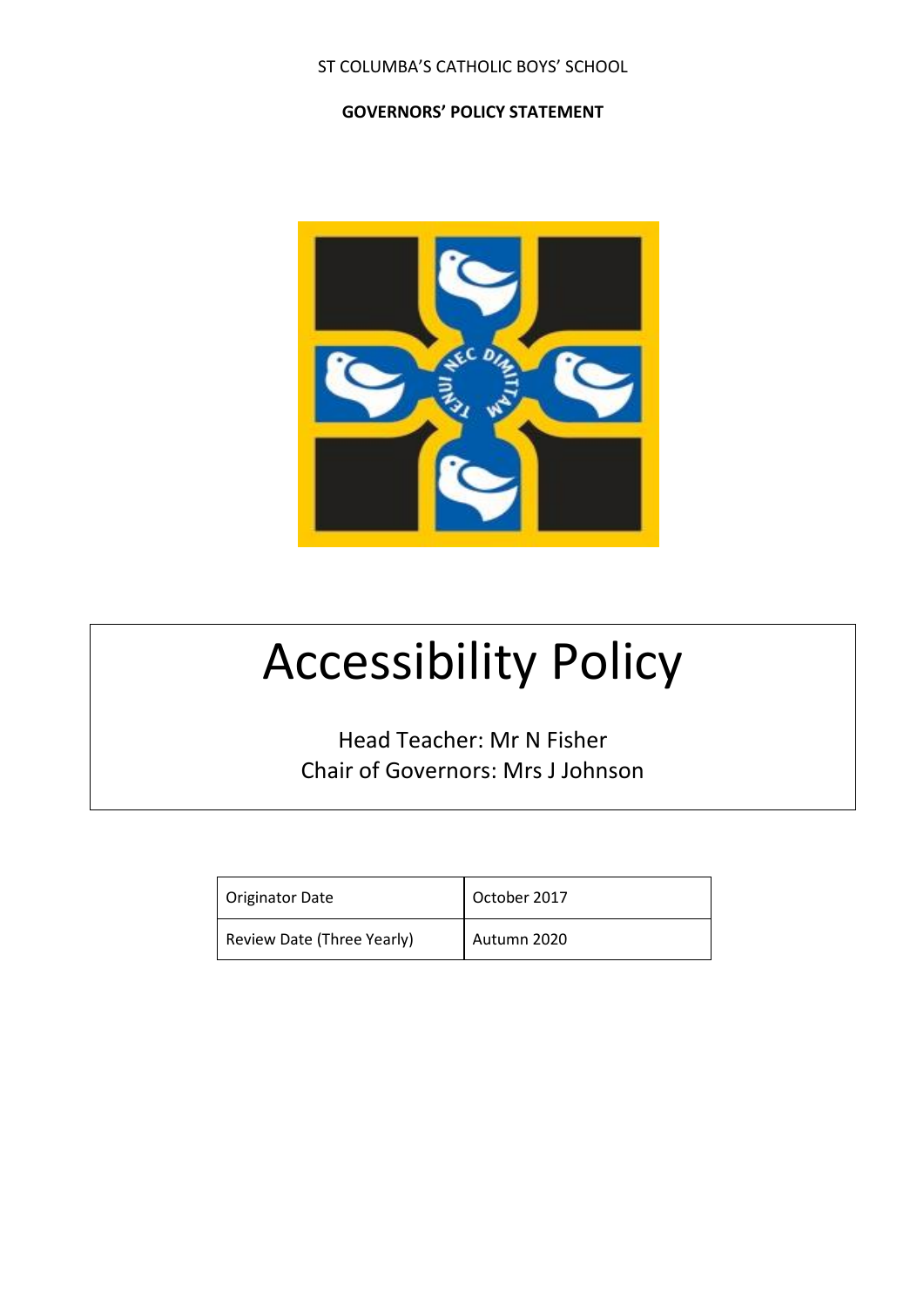# **1. AIMS**

Schools are required under the Equality Act 2010 to have an Accessibility Plan. The purpose of the plan is to:

- Increase the extent to which disabled students can participate in the curriculum
- Improve the physical environment of the school to enable disabled students to take better advantage of education, benefits, facilities and services provided
- Improve the availability of accessible information to disabled students

St Columba's aims to treat all its students fairly and with respect. This involves providing access and opportunities for all students without discrimination of any kind.

The school vision is central to everything St Columba's does. It is displayed throughout the school and says:

# *Our school is an inclusive place of learning that celebrates and welcomes diversity. Every member of our community is a unique and special creation of God and is known, cared for and valued for the contribution they make. Every student is challenged and supported to achieve his best.*

The plan will be made available online on the school website, and paper copies are available upon request.

St Columba's is also committed to ensuring staff are trained in equality issues with reference to the Equality Act 2010, including understanding disability issues.

St Columba's supports any available partnerships to develop and implement t*he plan.* We work closely with the Archdiocese and the Local Authority to support our work in this area.

St Columba's complaints procedure covers the accessibility plan. If you have any concerns relating to accessibility in school, this procedure sets out the process for raising these concerns.

We have included a range of stakeholders in the development of this accessibility plan, including: students, parents, staff and governors of the school.

# **2. LEGISLATION AND GUIDANCE**

This document meets the requirements of schedule 10 of the Equality Act 2010 and the Department for Education (DfE) guidance for schools on the Equality Act 2010.

The Equality Act 2010 defines an individual as disabled if he or she has a physical or mental impairment that has a 'substantial' and 'long-term' adverse effect on his or her ability to undertake normal day to day activities.

Under the Special Educational Needs and Disability (SEND) Code of Practice, 'long-term' is defined as 'a year or more' and 'substantial' is defined as 'more than minor or trivial'. The definition includes sensory impairments such as those affecting sight or hearing, and long-term health conditions such as asthma, diabetes, epilepsy and cancer.

Schools are required to make 'reasonable adjustments' for students with disabilities under the Equality Act 2010, to alleviate any substantial disadvantage that a disabled student faces in comparison with nondisabled students. This can include, for example, the provision of an auxiliary aid or adjustments to premises.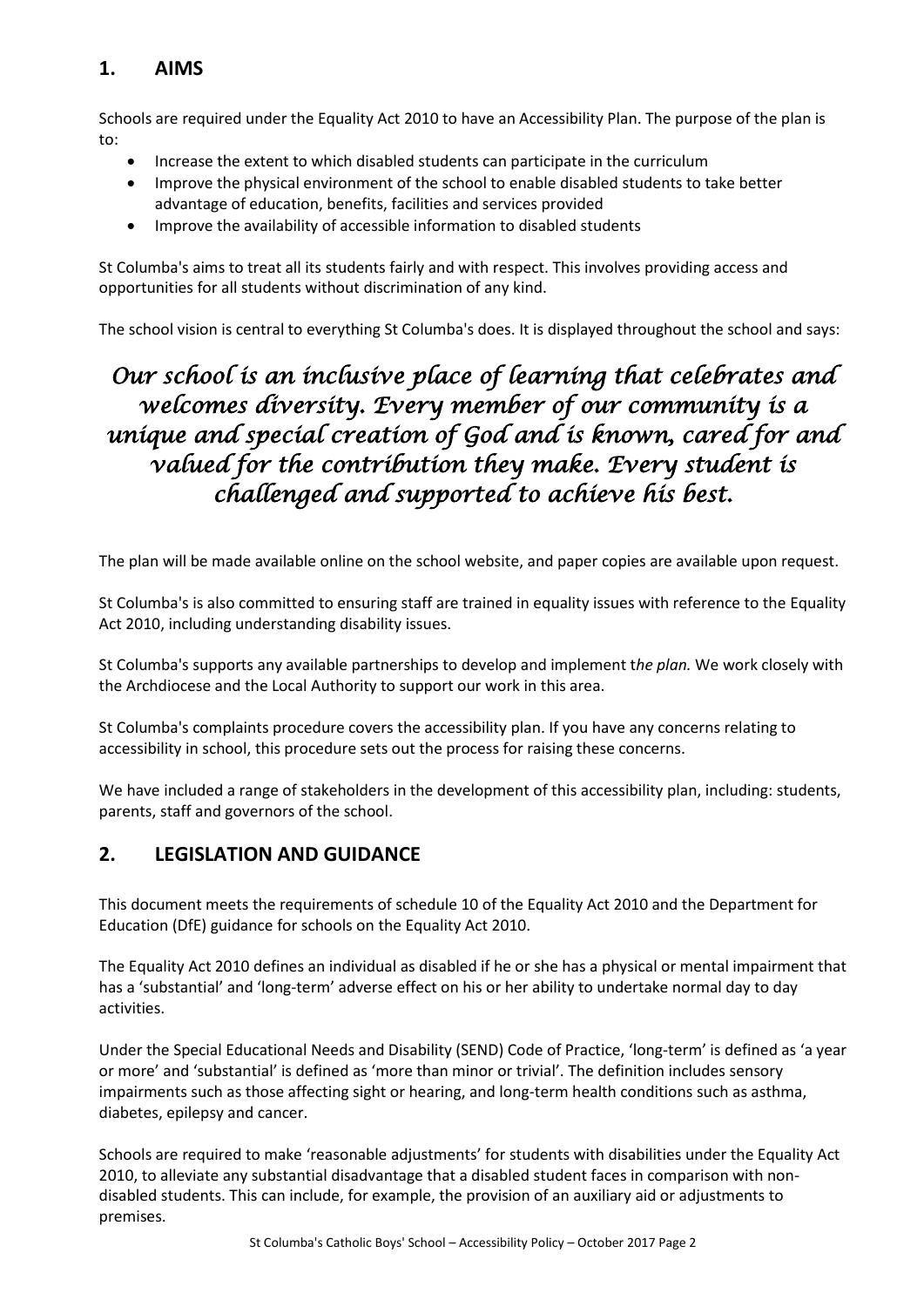# **3. ACTION PLAN**

This action plan sets out the aims of our accessibility plan in accordance with the Equality Act 2010.

| Aim                                                                       | <b>Current good practice</b><br>Include established practice and<br>practice under development                                                                                                                                                                                                                                                                                                                                                                                                                                                                                                                                                                                                                                                 | <b>Objectives</b><br>State short, medium<br>and long-term<br>objectives | <b>Actions to be taken</b>                                                  | Person<br>responsible                          | Date to<br>complete<br>actions by | <b>Success criteria</b>                |
|---------------------------------------------------------------------------|------------------------------------------------------------------------------------------------------------------------------------------------------------------------------------------------------------------------------------------------------------------------------------------------------------------------------------------------------------------------------------------------------------------------------------------------------------------------------------------------------------------------------------------------------------------------------------------------------------------------------------------------------------------------------------------------------------------------------------------------|-------------------------------------------------------------------------|-----------------------------------------------------------------------------|------------------------------------------------|-----------------------------------|----------------------------------------|
| Increase access to<br>the curriculum for<br>students with a<br>disability | Our school is an inclusive<br>place of learning that<br>celebrates and welcomes<br>diversity. Every member of<br>our community is a unique<br>and special creation of God<br>and is known, cared for and<br>valued for the contribution<br>they make. Every student is<br>challenged and supported to<br>achieve his best.<br>Equality is core to our vision.<br>Our school offers a differentiated<br>curriculum that enables all students<br>to achieve their best.<br>Curriculum progress is tracked for all<br>students, including those with a<br>disability.<br>Targets are set effectively and are<br>appropriate for students with<br>additional needs.<br>The curriculum is reviewed to ensure<br>it meets the needs of all students. | To improve the progress<br>of SEND students.                            | Review progress data.<br>Improve interventions to<br>support SEND students. | LFS<br>With support<br>from KKD, PML<br>& HMN. | Ongoing:<br>half termly           | Progress of SEND<br>students improved. |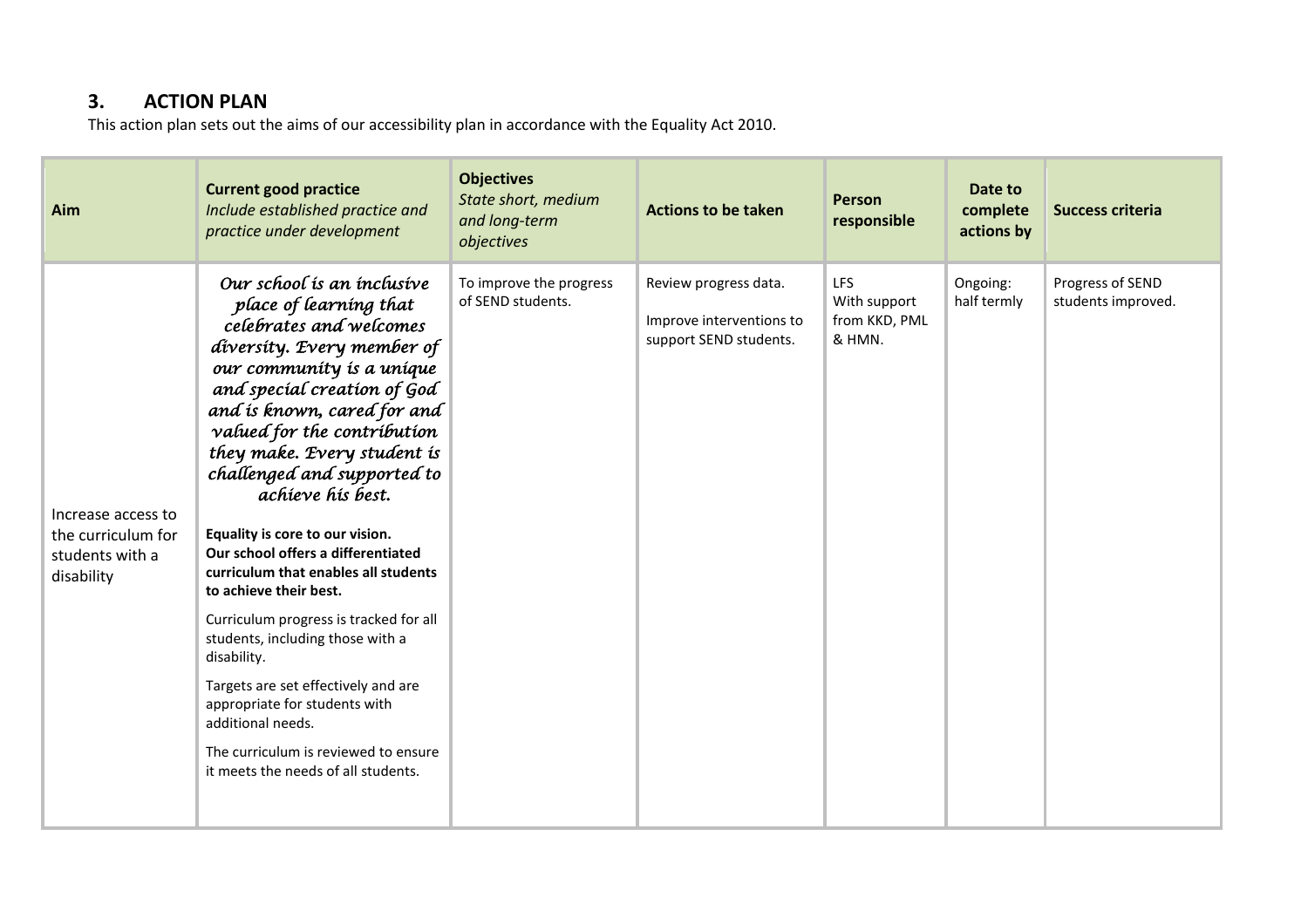|                                                                  | We have two Resourced Provisions<br>which enable access to mainstream<br>education for students with Autism<br>and with Complex Needs.                                                                                                                                                                                                                                         |                                                                                                                         |                                                                              |                          |                            |                                    |
|------------------------------------------------------------------|--------------------------------------------------------------------------------------------------------------------------------------------------------------------------------------------------------------------------------------------------------------------------------------------------------------------------------------------------------------------------------|-------------------------------------------------------------------------------------------------------------------------|------------------------------------------------------------------------------|--------------------------|----------------------------|------------------------------------|
| Improve and<br>maintain access to<br>the physical<br>environment | The environment is adapted to the<br>needs of students as required. All<br>school building projects are carefully<br>assessed for the positive impact<br>potential for students with<br>disabilities.<br>This includes:<br>Ramps<br>Elevators<br>$\bullet$<br>Corridor width<br>$\bullet$<br>Disabled parking bays<br>Disabled toilets and<br>$\bullet$<br>changing facilities | Science stairs do not<br>provide access to the Main<br>Hall building.<br>There is only stair access<br>to Music and IT. | Lift installed.<br>SEND new build to include<br>lift to access Music and IT. | <b>SBM</b><br><b>SBM</b> | Easter 2018<br>Easter 2018 | Lift installed.<br>Lift installed. |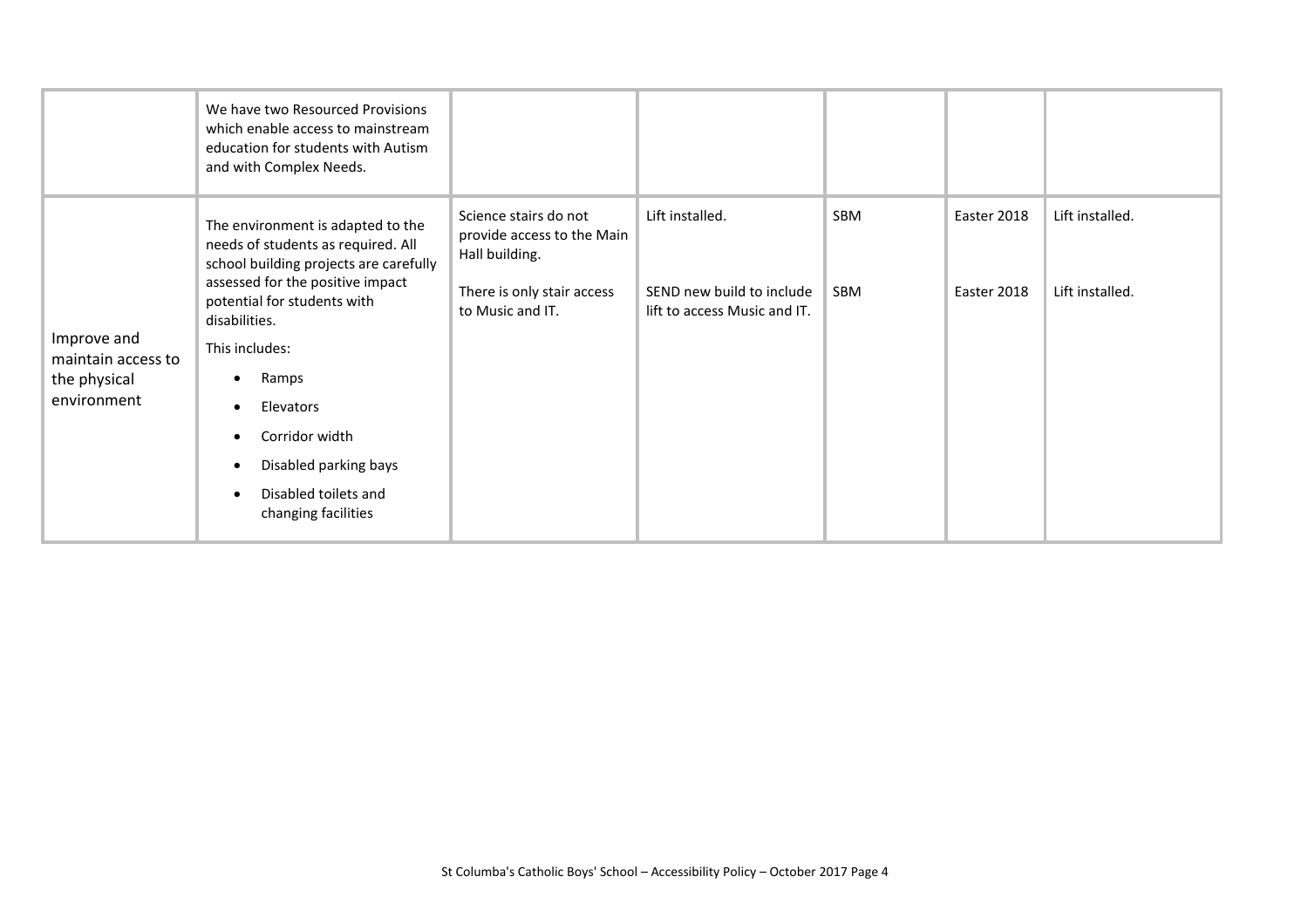# **4. Monitoring arrangements**

This document will be reviewed every 3 years, but may be reviewed and updated more frequently if necessary.

It will be approved by the Resources Committee.

### **5. Links with other policies**

This accessibility plan is linked to the following policies and documents:

- Risk assessment policy
- Health and safety policy
- Equality information and objectives (public sector equality duty) statement for publication
- Special educational needs (SEN) information report
- Medical Needs Policy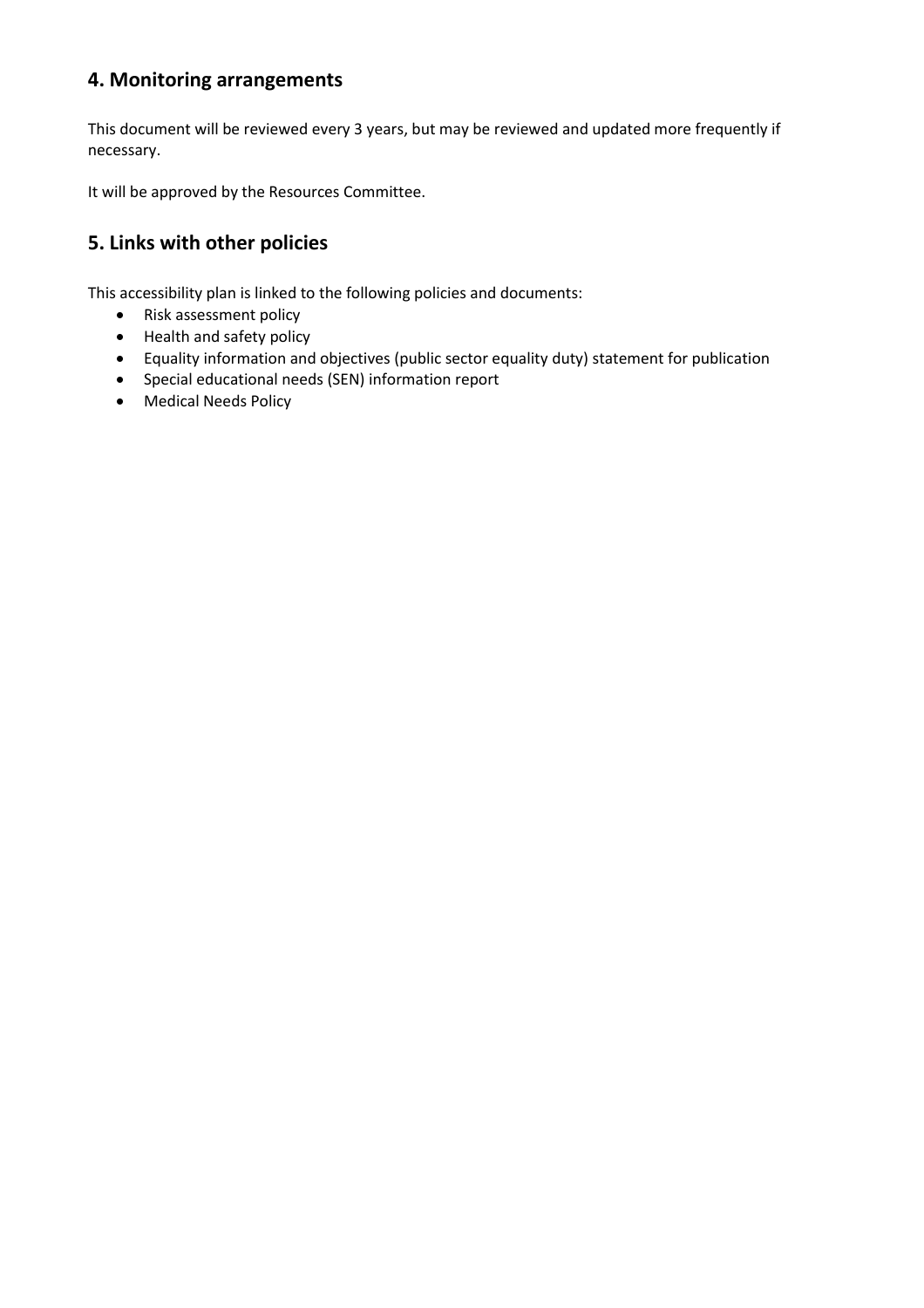### **APPENDIX – ACCESS TO THE CURRICULUM**

- Access to the curriculum is monitored by Deputy Head Teacher (Achievement) and the Assistant Head Teachers with responsibilities for the Key Stages 3 and 4. All members of the Senior Leadership Team actively contribute to the monitoring of students' access to the curriculum through the school's performance Line Management Structure, as they line manage Heads of Department, Heads of Year and the SENCo. SLT meet with those they line manage at least once each half term. Minutes from these meetings are analysed each half term to ensure that SLT have an overview of issues relating to teaching and learning. Concerns are identified and action to address planned, implemented and reviewing through PLM meetings, the Academic and Pastoral Boards and SLT meetings.
- Students in Key Stages 3 and 4 have curriculum that is broad and balanced and responds to their needs. The following documents/policies support our provision of an appropriate, broad and balanced curriculum:
	- $\triangleright$  School Development Plan (including subject departmental development plans)
	- $\triangleright$  Curriculum Policy
	- $\triangleright$  Equality Policy
	- $\triangleright$  SEND Policy
	- $\triangleright$  Teaching, Learning and Assessment Policy
	- $\triangleright$  Behaviour for Learning Policy
	- Medical Needs Policy
- Within their teaching teams, Heads of Department monitor students' progress and review with their SLT line manager each half term. Similarly, Heads of Year meet with their SLT line managers and Assistant Head Teachers with responsibility for Key Stage 3 and 4 every half term to review the progress of students in their year groups, their A2L, attendance and punctuality. Concerns relating to individual students/ and groups' access to the curriculum are highlighted and raised with the Deputy Head Teacher (Achievement). The progress of students identified as 'Disadvantaged'/'Pupil Premium' is a particular focus for Heads of Department and their SLT line managers during these half-termly meetings.
- The findings and actions emanating from these meetings are minuted. The minutes from all departments are analysed by the member of SLT with responsibility for the Quality of Teaching. Trends and anomalies across the school are identified and shared with SLT, who in turn, address with Heads of Department and Heads of Year. This information is used to inform our CPDL provision and to assess the access to the curriculum of individual students and groups of students.
- Every term Academic and Pastoral Boards are convened to discuss the progress of students in all year groups. Progress data is analysed for groups of students and concerns about groups and individuals are addressed and action implemented. The impact of those actions are reviewed at the next Academic/Pastoral Board.

'Disadvantaged'/'Pupil Premium' students are a particular focus for the Academic Board, as well as any other groups that are raised as a particular concern for the school.

- St Columba's Catholic Boys' School mainly use a setting approach to teaching groups. Students in Key Stage 4 are in mixed ability classes for the Progression Pathways subjects (formerly option subjects).
- When students join the school in Year 7, we use their Key Stage 2 results, complemented by CATs results to set students.
- Termly progress data is reviewed by Heads of Department every term and students in all year groups are moved between sets in response to their needs and to facilitate access to the most appropriate curriculum delivery for them. The review is led by the Heads of English and Maths.
- During Year 9, decisions are made regarding Progression Pathways for Key Stage 4 study. The decision process draws upon a range of data:
	- $\triangleright$  Student/Parental preferences
	- $\triangleright$  Students' career aspirations
	- $\triangleright$  Students' further and higher education aspirations